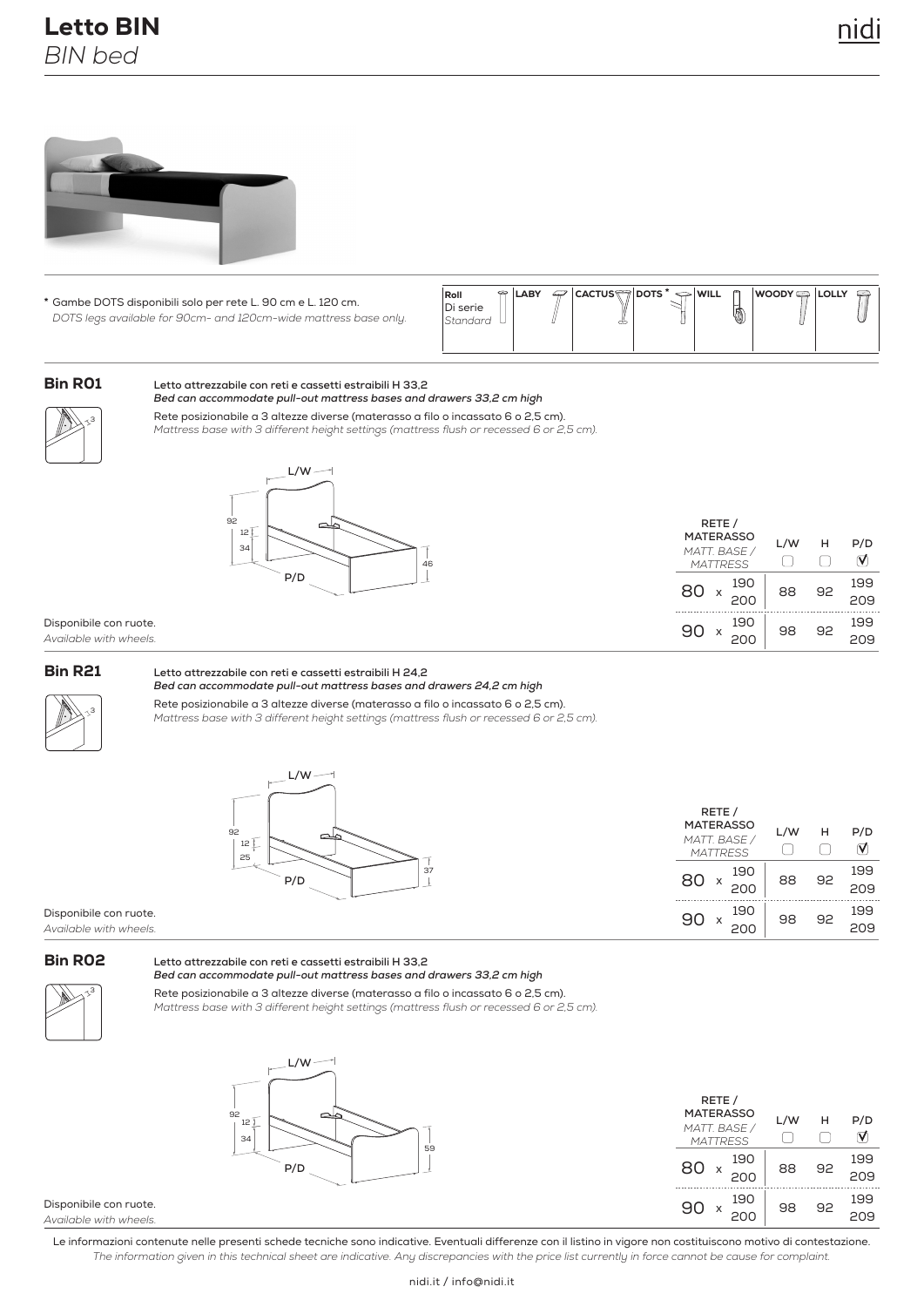229

## Bin R22

**Letto attrezzabile con reti e cassetti estraibili H 24,2.** *Bed can accommodate pull-out mattress bases and drawers 24,2 cm high.*

3

Rete posizionabile a 3 altezze diverse (materasso a filo o incassato 6 o 2,5 cm). *Mattress base with 3 different height settings (mattress flush or recessed 6 or 2,5 cm).*



92

| RETE /<br><b>MATERASSO</b><br>MATT. BASE /<br><b>MATTRESS</b> | L/W | н  | P/D        |
|---------------------------------------------------------------|-----|----|------------|
| 190<br>80<br>200                                              | 88  | 92 | 199<br>209 |
| 190<br>.90<br>X                                               | 98  | 92 | 199        |

220

#### Disponibile con ruote. *Available with wheels.*

## Bin R03

Rete posizionabile a 3 altezze diverse (materasso a filo o incassato 6 o 2,5 cm). *Mattress base with 3 different height settings (mattress flush or recessed 6 or 2,5 cm).*





## Bin R04





## Bin R04-S



| $L/W \rightarrow$                 | RETE /<br><b>MATERASSO</b><br>MATT. BASE /<br><b>MATTRESS</b> | L/W | н           | P/D<br>M   |
|-----------------------------------|---------------------------------------------------------------|-----|-------------|------------|
| 90,5<br>12<br>23,5<br>35,5<br>P/D | 190<br>x 200<br>80.<br>220                                    |     | 88 90,5 209 | 199<br>229 |
|                                   | 190<br>x 200<br>90<br>220                                     | 98  | 90,5 209    | 199<br>229 |

Le informazioni contenute nelle presenti schede tecniche sono indicative. Eventuali differenze con il listino in vigore non costituiscono motivo di contestazione. *The information given in this technical sheet are indicative. Any discrepancies with the price list currently in force cannot be cause for complaint.*